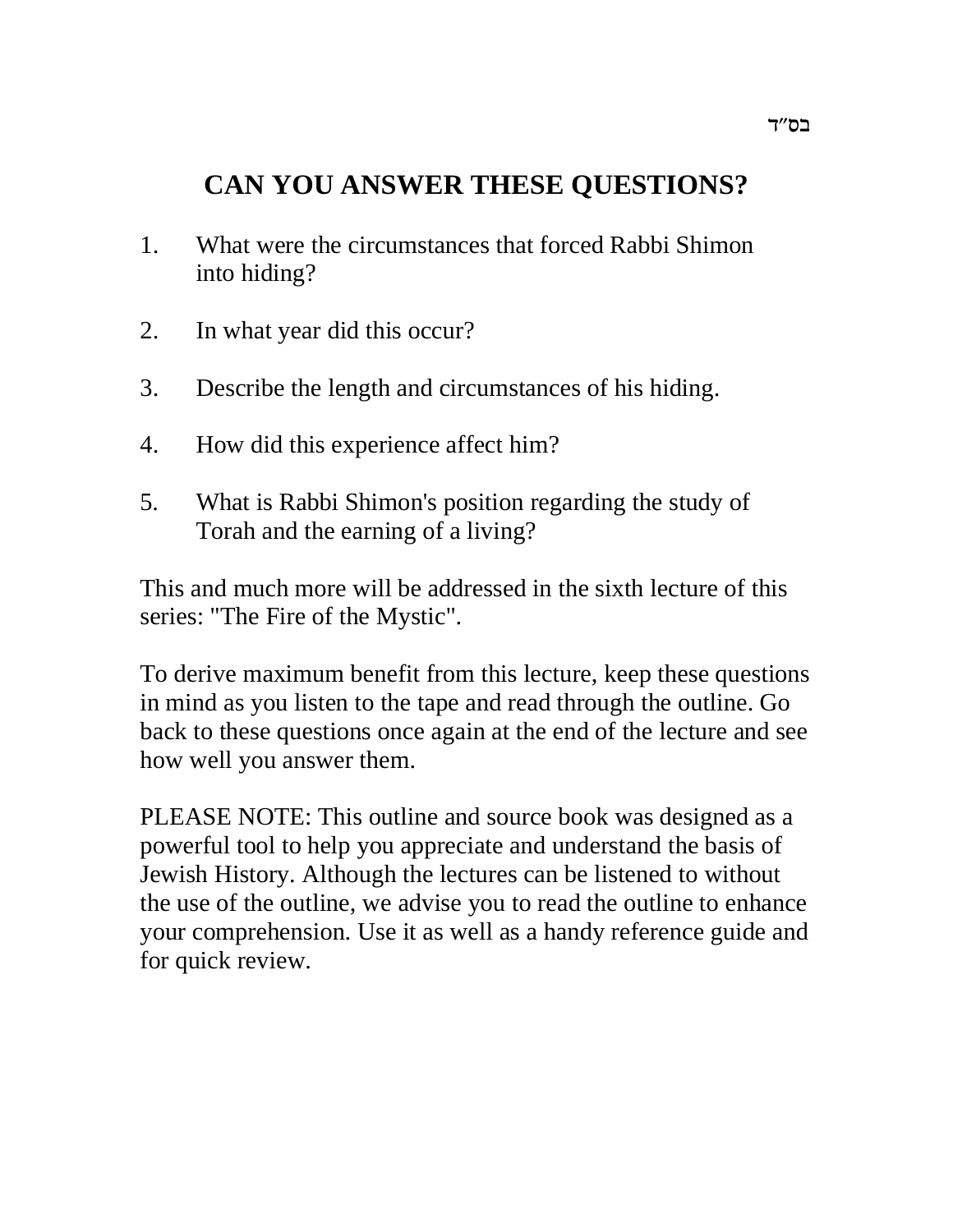#### THE EPIC OF THE ETERNAL PEOPLE Presented by Rabbi Shmuel Irons

#### Series III Lecture #6

#### THE FIRE OF THE MYSTIC

I. Disciple and Scholar

A.

אמרו: שנים עשר אלף זוגים תלמידים היו לו לרבי עקיבא, מגבת עד אנטיפרס, וכולן מתו בפרק אחד מפני שלא נהגו כבוד זה לזה, והיה העולם שמם, עד שבא ר"ע אצל רבותינו שבדרום, ושנאה להם ר"מ ור' יהודה ור' יוסי ורבי שמעון ורבי אלעזר בן שמוע, והם הם העמידו תורה אותה שעה. תנא: כולם מתו מפסח ועד עצרת. אמר רב חמא בר אבא, ואיתימא : ר׳ חייא בר אבין: כולם מתו מיתה רעה. מאי היא? א״ר נחמן: אסכרה. יבמות סב

It was said that R. Akiva had twelve thousand pairs of disciples, from Gabbatha to Antipatris; and all of them died at the same time because they did not treat each other with respect. The world remained desolate until R. Akiva came to our Masters in the South and taught the Torah to them. These were Rabbi Meir, Rabbi Yehudah, Rabbi Yosei, *Rabbi Shimon* and R. Eleazar ben Shammua; and it was they who revived the Torah at that time. A Tanna taught: All of them died between Passover and Pentecost. Rabbi Chama bar Abba or, it might be said, R. Chiyya bar Avin said: All of them died a cruel death. What was it? - Rav Nahman replied: Croup. **Yevamos 62b**

B.

רבי חנניה בן חכינאי הוה קאזיל לבי רב בשילהי הלוליה דר"ש בן יוחאי, א"ל: איעכב לי עד : דאתי בהדך, לא איעכבא ליה. אזל יתיב תרי סרי שני בבי רב. כתובות סב

Rabbi Chanania ben Chakinai was about to go away to the yeshiva towards the conclusion of *Rabbi Shimon ben Yochai's* wedding. 'Wait for me', the latter said to him, 'until I am able to join you'. He, however, did not wait for him but went away alone and spent twelve years at the yeshiva. **Kesubos 62b**

C.

רבי חנניה בן חכינאי ורבי שמעון בן יוחאי הלכו ללמוד תורה אצל רבי עקיבא בבני ברק  $x$ שהו שם י"ג שנה. רשב"י שלח וידע מה בגו ביתיה ר"ח לא הוה שלח ויקרא . רבה כא:ח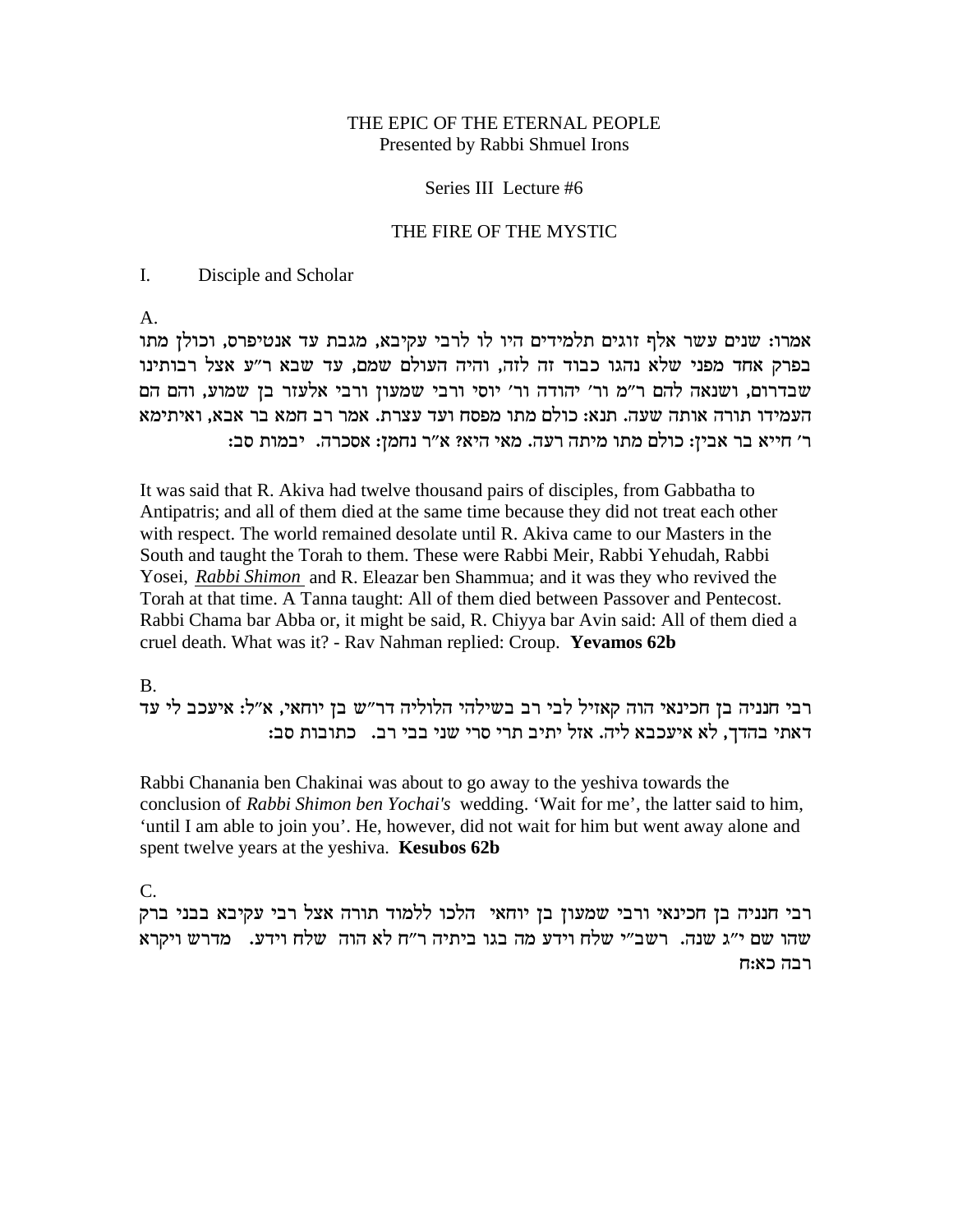Rabbi Chanania ben Chakinai and *Rabbi Shimon ben Yochai* went to study Torah by Rabbi Akiva. They stayed there for thirteen years. Rabbi Shimon ben Yochai sent correspondence home and knew what was happening in his house. Rabbi Chanina did not send correspondence and [therefore] did not know. **Midrash Vayikrah Rabbah 21:8**

#### D.

אמר רבי בא בראשונה היה כל אחד ואחד ממנה את תלמידיו ... ורבי עקיבה את רבי מאיר ואת רבי שמעון. אמר ישב רבי מאיר תחילה נתכרכמו פני רבי שמעון אמר לו רבי עקיבא דייך שאני ובוראך מכירין כוחך. ירושלמי סנהדרין א:ב

Rabbi Bo said: Originally each and every one (Master) would appoint (give smicha to) his own disciple... Rabbi Akiva [appointed] Rabbi Meir and *Rabbi Shimon*. He said that Rabbi Meir should sit first. The face of Rabbi Shimon changed colors. Rabbi Akiva said to him: It is sufficient for you [to know] that I and your creator recognize your power. **Yerushalmi Sanhedrin 1:2**

#### E.

:המשה דברים צוה רבי עקיבא את רבי שמעון בן יוחי כשהיה חבוש בבית האסורין. אמר לו רבי, למדני תורה. אמר: איני מלמדך. אמר לו: אם אין אתה מלמדני אני אומר ליוחי אבא ומוסרך למלכות. אמר לו: בני, יותר ממה שהעגל רוצה לינק פרה רוצה להניק. אמר לו: ומי בסכנה? והלא עגל בסכנה. אמר לו: אם בקשת ליחנק היתלה באילן גדול, וכשאתה מלמד את בנך למדהו בספר מוגה. מאי היא? אמר רבא ואיתימא רב משרשיא: בחדתא, שבשתא כיון : דעל על. לא תבשל בקדירה שבישל בה חבירך. מאי ניהו גרושה בחיי בעלה. דאמר מר גרוש שנשא גרושה ארבע דעות במטה. ואי בעית אימא: אפילו באלמנה, לפי שאין כל אצבעות שוות. מצוה וגוף גדול אוכל פירות ולא שכר. מצוה וגוף טהור נושא אשה ולו בנים. פסחים קיב.

Five things did R. Akiba charge R. Shimon b. Yochai when he was immured in prison. He [the latter] said to him, 'Master, teach me Torah.' 'I will not teach you,' he replied. 'If thou wilt not teach me,' said he, 'I will tell my father Yochai and he will deliver thee to the state.' 'My son,' answered he, 'more than the calf wishes to suck does the cow desire to suckle.' Said he to him, 'Yet who is in danger: surely the calf is in danger!' Said he to him: 'If you wish to be strangled, be hanged on a large tree, and when you teach your son, teach him from a corrected scroll.' (What is that? Said Rava, — others state, R. Mesharsheya: A new one, for once an error has entered, it remains.) 'Do not cook in a pot in which your neighbour has cooked.' (What does that mean? [Do not marry] a divorced woman during her husband's lifetime. For a Master said: When a divorced man marries a divorced woman, there are four minds in the bed. Alternatively, [it refers] even to a widow, for not all fingers are alike). Enjoying the produce without interest is a good deed and profitable investment. A religious deed which leaves the body pure is marrying a woman when one [already] has children. **Pesachim 112a**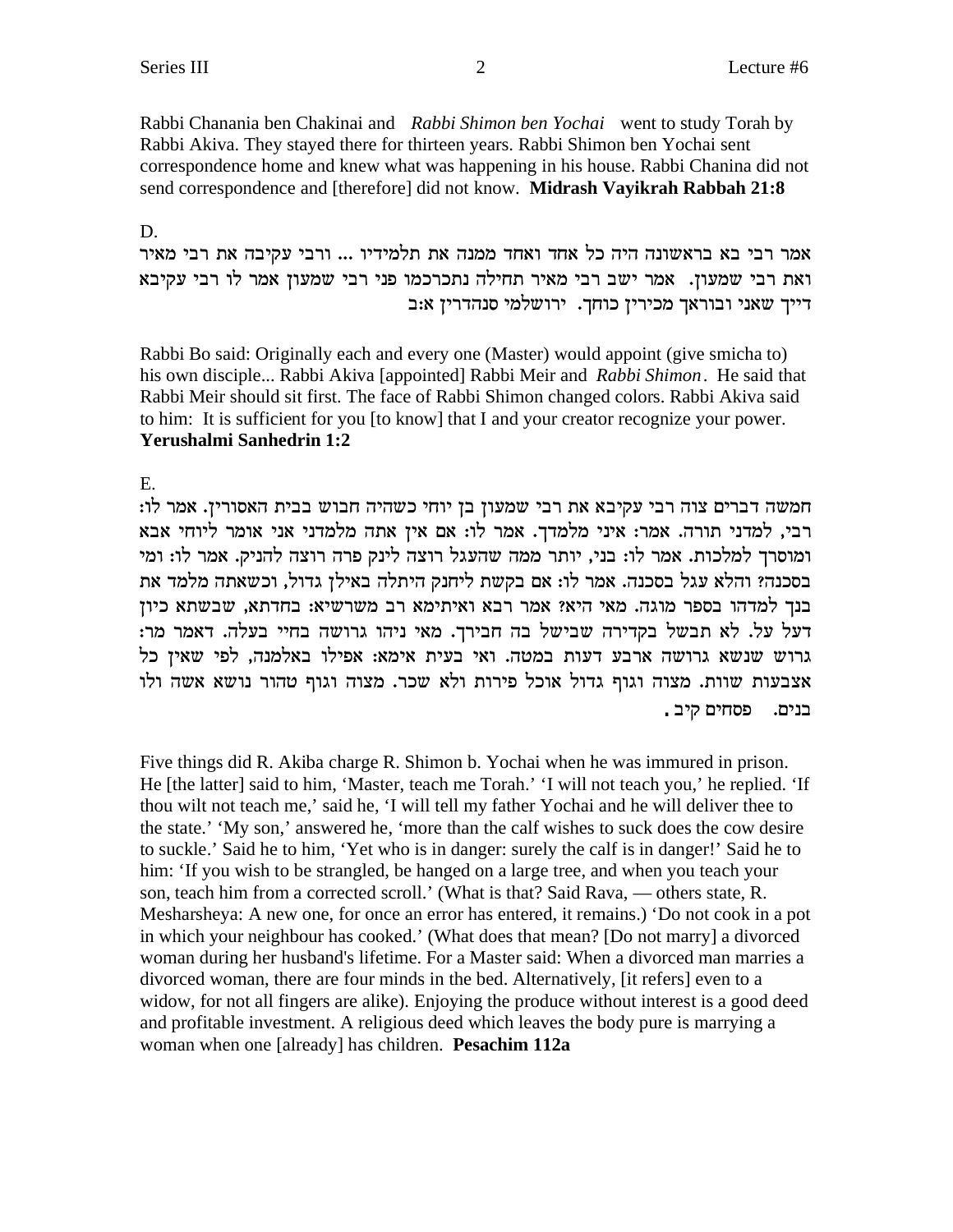F.

רבי שמעון טוחן הרבה ומוציא קימעא. תנא: משכח קימעא, ומה שמוציא אינו מוציא אלא סוביז. וכז אמר ר"ש לתלמידיו: בניי, שנו מדותי, שמדותי תרומות מתרומות מידותיו של . ר"ע. גיטין סז

R. Shimon used to grind much and let out little. A Tanna [explained this to mean that] he used to forget little, and what he let go from his mind was only the bran. So too said R. Shimon to his disciples: My sons, learn my rules, since my rules are the cream of the cream of R. Akiva's. **Gittin 67a**

G.

אמר רבי יוחנן: סתם מתניתין רבי מאיר, סתם תוספתא רבי נחמיה, סתם ספרא רבי יהודה, . סתם ספרי רבי שמעון, וכולהו אליבא דרבי עקיבא. סנהדרין פו

R. Yochanan said: [The author of] an anonymous Mishnah is R. Meir; of an anonymous Tosefta, R. Nechemiah; of an anonymous [dictum in the] Sifra, R. Yehudah; in the Sifre, R. Shimon; and all are taught according to the views of R. Akiva. **Sanhedrin 86a**

H.

אמר רב יהודה אמר רב: ברם, זכור אותו האיש לטוב, ורבי יהודה בן בבא שמו, שאילמלא .<br>הוא נשתכחו דיני קנסות מישראל. נשתכחו? נגרוסינהו אלא: בטלו דיני קנסות מישראל. , שפעם אחת גזרה מלכות הרשעה שמד על ישראל, שכל הסומך ־ יהרג, וכל הנסמך יהרג ועיר שסומכין בה תיחרב, ותחומין שסומכין בהן יעקרו. מה עשה יהודה בן בבא? הלך וישב לו בין שני הרים גדולים, ובין שתי עיירות גדולות, ובין שני תחומי שבת, בין אושא לשפרעם. וסמך שם חמשה זקנים, ואלו הן: רבי מאיר, ורבי יהודה, ורבי שמעון, ורבי יוסי, : ורבי אלעזר בן שמוע. רב אויא מוסיף: אף רבי נחמיה. כיון שהכירו אויביהם בהן אמר להן בניי, רוצו אמרו לו: רבי, מה תהא עליך? אמר להן: הריני מוטל לפניהם כאבן שאין לה הופכים. אמרו: לא זזו משום עד שנעצו בו שלש מאות לונביאות של ברזל, ועשאוהו ככברה. רבי יהודה בן בבא אחריני הוו בהדיה, והאי דלא חשיב להו משום כבודו דרבי יהודה בן בבא. ורבי מאיר רבי יהודה בן בבא סמכיה? והא אמר רבה בר תנה אמר רבי יוחנן: כל האומר רבי מאיר אלא סמכו רבי עקיבאאינו אלא טועה סמכיה רבי עקיבא ולא . קיבלו, סמכיה רבי יהודה בן בבא וקיבלו. סנהדרין דף יד

Did not Rav Yehudah say in Rav's name: 'May this man indeed be remembered for blessing — his name is Rabbi Yehudah ben Bava; were it not for him, the laws of kenass (court imposed fines) would have been forgotten in Israel.' Forgotten? Then they could have been learned. Rather, the correct reading is: these laws might have been abolished. The reason is as follows: Once the wicked Government as an act of religious persecution, decreed that whoever performed an ordination should be put to death, and whoever received ordination should be put to death, the city in which the ordination took place demolished, and the boundaries wherein it had been performed, uprooted. What did Rabbi Yehudah ben Bava do? He went and sat between two great mountains, [that lay]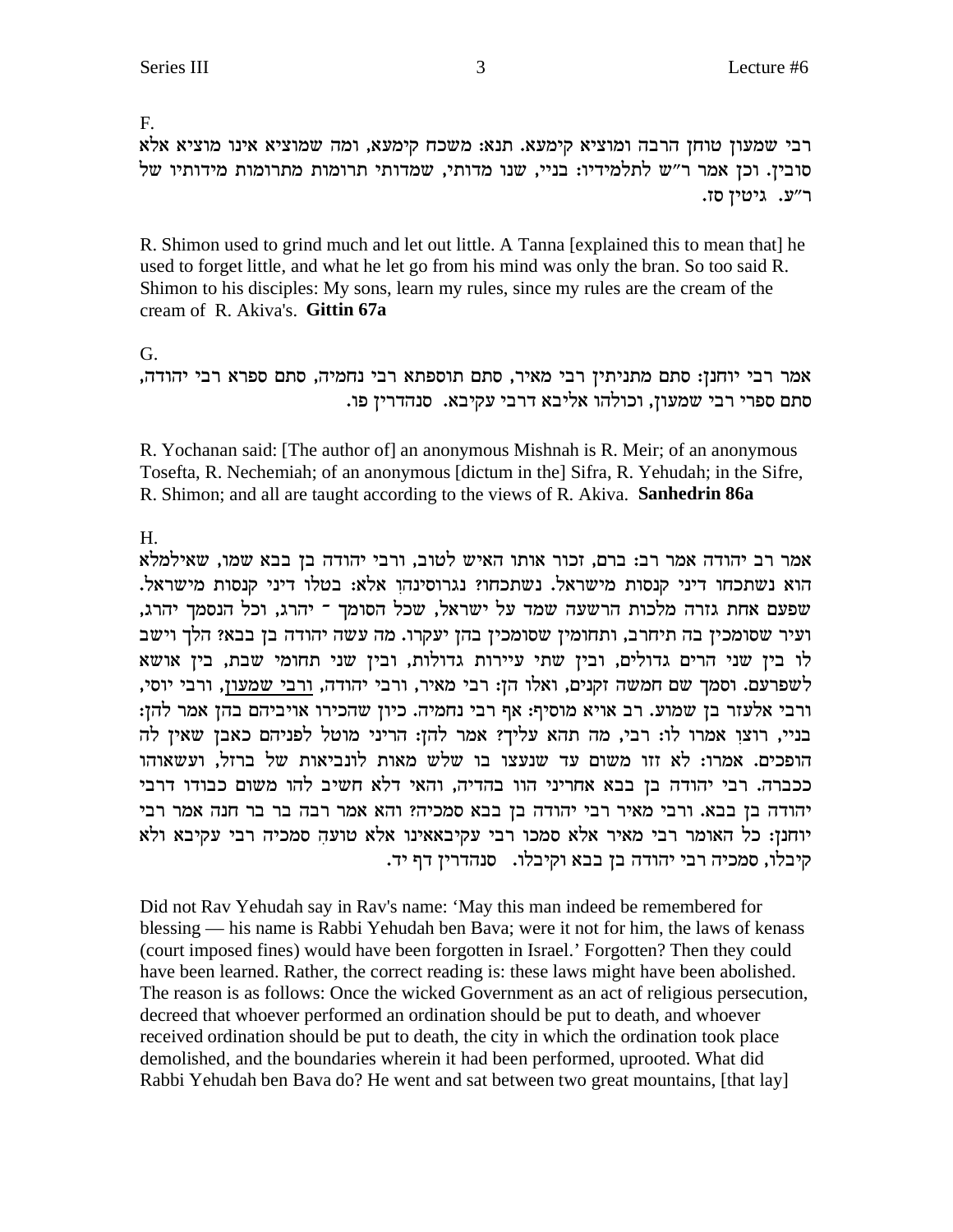between two large cities; between the Sabbath boundaries of the cities of Usha and Shefaram and there ordained five elders: viz., Rabbi Meir, Rabbi Yehudah, *Rabbi Shimon*, Rabbi Yosei and Rabbi Eliezer ben Shamua'. R. Avia adds also Rabbi Nechemia in the list. As soon as their enemies discovered them he [Rabbi Yehudah ben Bava] urged them: 'My children, flee.' They said to him, 'What will become of thee, Rabbi?' 'I lie before them like a stone which none [is concerned to] overturn,' he replied. It was said that the enemy did not stir from the spot until they had driven three hundred iron spear-heads into his body, making it like a sieve. **Sanhedrin 14a**

# II. Return and Persecution

A.

רבי יונה בשם רבי חייא בר בא מעשה שנכנסו שבעה זקנים לעבר את השנה בבקעת רימון ומי היו רבי מאיר ורבי יהודה ורבי יוסי ורבי שמעון ורבי נחמיה ורבי אליעזר בן יעקב ורבי יוחנן הסנדלר. ירושלמי חגיגה ג:א

Rabbi Yona in the name of Rabbi Chiyah bar Bo [said]: The following incident occurred. Seven elders came to Bikaas Rimon in order to calculate and declare the intercalated year. Who were they? Rabbi Meir, Rabbi Yehudah, Rabbi Yosei, *Rabbi Shimon* , Rabbi Nechemia, Rabbi Eliezer ben Yaakov, and Rabbi Yochanon HaSandlar. **Talmud Yerushalmi Chagigah 3:1**

# B.

בשלפי השמד נתכנסו רבותינו לאושא ואלו הן רבי יהודה ורבי נחמיה רבי מאיר ורבי יוסי ורשב״י ורבי אלעזר בז יעקב. שלחו אצל זקני גליל ואמרו כל מי שהוא למד יבא וילמד וכל מי שאינו למד יבא וילמד נתכנסו ולמדו ועשו כל צרכיהון. מדרש שיר השירים ב:ה–ג

When the forced assimilation [brought about by Hadrian] eased, the Rabbis entered Usha. This a list of those who entered: Rabbi Yehudah, Rabbi Nechemia, Rabbi Meir, Rabbi Yosei, *Rabbi Shimon ben Yochai* , Rabbi Eliezer the son of Rabbi Yosei HaGalilee, and Rabbi Eliezer ben Yaakov. They sent to the elders of Galilee and said: Anyone who is [already] learned let him come and learn [more] and anyone who is not learned may come and learn. They entered and studied and accomplished all they needed to do. **Shir HaShirim Rabbah 2:5:3**

# C.

כשנכנסו רבותינו לכרם ביבנה היה שם רבי יהודה ורבי אלעזר ברבי יוסי ורבי שמעון. שבת :bl

When our Rabbis entered the 'vineyard' in Yavneh, Rabbi Yehudah, Rabbi Eleazar son of Rabbi Yosei and*Rabbi Shimon* were present. **Shabbos 33b**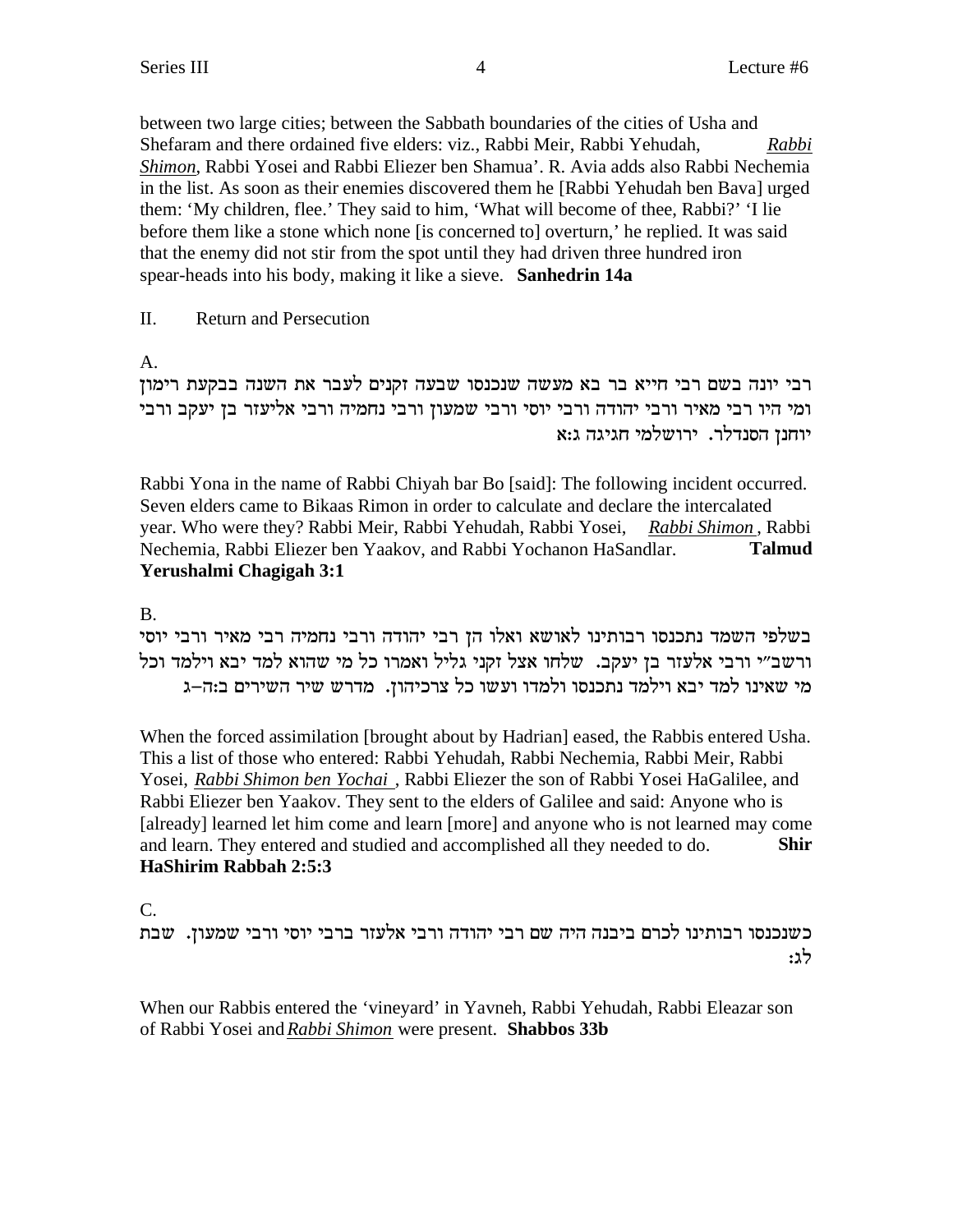D. יתבי רבי יהודה ורבי יוסי ורבי שמעון, ויתיב יהודה בן גרים גבייהו. פתח רבי יהודה ואמר: . כמה נאים מעשיהן של אומה זו: תקנו שווקים, תקנו גשרים, תקנו מרחצאות. רבי יוסי שתק נענה רבי שמעון בן יוחאי ואמר: כל מה שתקנו לא תקנו אלא לצורך עצמן, תקנו שווקין להושיב בהן זונות, מרחצאות לעדן בהן עצמן, גשרים ליטול מהן מכס. הלך יהודה בן גרים , וסיפר דבריהם, ונשמעו למלכות. אמרו: יהודה שעילה יתעלה, יוסי ששתק יגלה לציפורי שמעון שגינה יהרג. אזל הוא ובריה טשו בי מדרשא. כל יומא הוה מייתי להו דביתהו ריפתא וכוזא דמיא וכרכי. כי תקיף גזירתא, אמר ליה לבריה: נשים דעתן קלה עליהן, דילמא מצערי לה ומגליא לן. אזלו טשו במערתא. איתרחיש ניסא איברי להו חרובא ועינא דמיא. והוו .<br>משלחי מנייהו, והוו יתבי עד צוארייהו בחלא, כולי יומא גרסי, בעידן צלויי לבשו מיכסו ומצלו. והדר משלחי מנייהו כי היכי דלא ליבלו. איתבו תריסר שני במערתא. אתא אליהו וקם אפיתחא דמערתא, אמר: מאן לודעיה לבר יוחי דמית קיסר ובטיל גזרתיה? נפקו. חזו אינשי דקא כרבי וזרעי, אמר: מניחין חיי עולם ועוסקין בחיי שעה כל מקום שנותנין עיניהן .<br>מיד נשרף. יצתה בת קול ואמרה להם: להחריב עולמי יצאתם? חיזרו למערתכם הדור אזול. .<br>איתיבו תריסר ירחי שתא. אמרי: משפט רשעים בגיהנם שנים עשר חדש. יצתה בת קול ואמרה: צאו ממערתכם נפקו, כל היכא דהוה מחי רבי אלעזר הוה מסי רבי שמעון. אמר לו: בני, די לעולם אני ואתה. בהדי פניא דמעלי שבתא חזו ההוא סבא דהוה נקיט תרי מדאני .<br>אסא, ורהיט בין השמשות. אמרו ליה: הני למה לך? אמר להו: לכבוד שבת. ותיסגי לך בחד? חד כנגד זכור, וחד כנגד שמור.אמר ליה לבריה: חזי כמה חביבין מצות על ישראל יתיב דעתייהו. שמע רבי פנחס בן יאיר חתניה ונפק לאפיה, עייליה לבי בניה הוה קא אריך ליה לבישריה, חזי דהוה ביה פילי בגופיה, הוה קא בכי, וקא נתרו דמעת עיניה וקמצוחא ליה. אמר לו: אוי לי שראיתיך בכך אמר לו: אשריך שראיתני בכך, שאילמלא לא ראיתני בכך לא מצאת בי כך. דמעיקרא כי הוה מקשי רבי שמעון בן יוחי קושיא הוה מפרק ליה רבי פנחס בן יאיר תריסר פירוקי, לסוף כי הוה מקשי רבי פנחס בן יאיר קושיא הוה מפרק ליה רבי שמעון בן יוחי עשרין וארבעה פירוקי. אמר: הואיל ואיתרחיש ניסא איזיל אתקין מילתא, דכתיב בראשית לגו ויבא יעקב שלם ואמר רב: שלם בגופו, שלם בממונו, שלם בתורתו. )בראשית  $($ לגו ויחן את פני העיר אמר רב: מטבע תיקן להם, ושמואל אמר: שווקים תיקן להם, ורבי יוחנן אמר: מרחצאות תיקן להם. אמר: איכא מילתא דבעי לתקוני? אמרו ליה: איכא דוכתא דאית ביה ספק טומאה, ואית להו צערא לכהנים לאקופי. אמר: איכא איניש דידע דאיתחזק הכא טהרה? אמר ליה ההוא סבא: כאן קיצץ בן זכאי תורמסי תרומה. עבד איהו נמי הכי, כל היכא דהוה קשי טהריה, וכל היכא דהוה רפי צייניה. אמר ההוא סבא: טיהר בן יוחי בית הקברות אמר לו: אילמלי )לא( היית עמנו, ואפילו היית עמנו ולא נמנית עמנו יפה אתה אומר. עכשיו שהיית עמנו ונמנית עמנו, יאמרו: זונות מפרכסות זו את זו, תלמידי חכמים לא כל שכן? יהב ביה עיניה, ונח נפשיה. נפק לשוקא, חזייה ליהודה בן גרים, אמר: עדיין יש לזה . בעולם? נתן בו עיניו, ועשהו גל של עצמות. משבת לג: – לד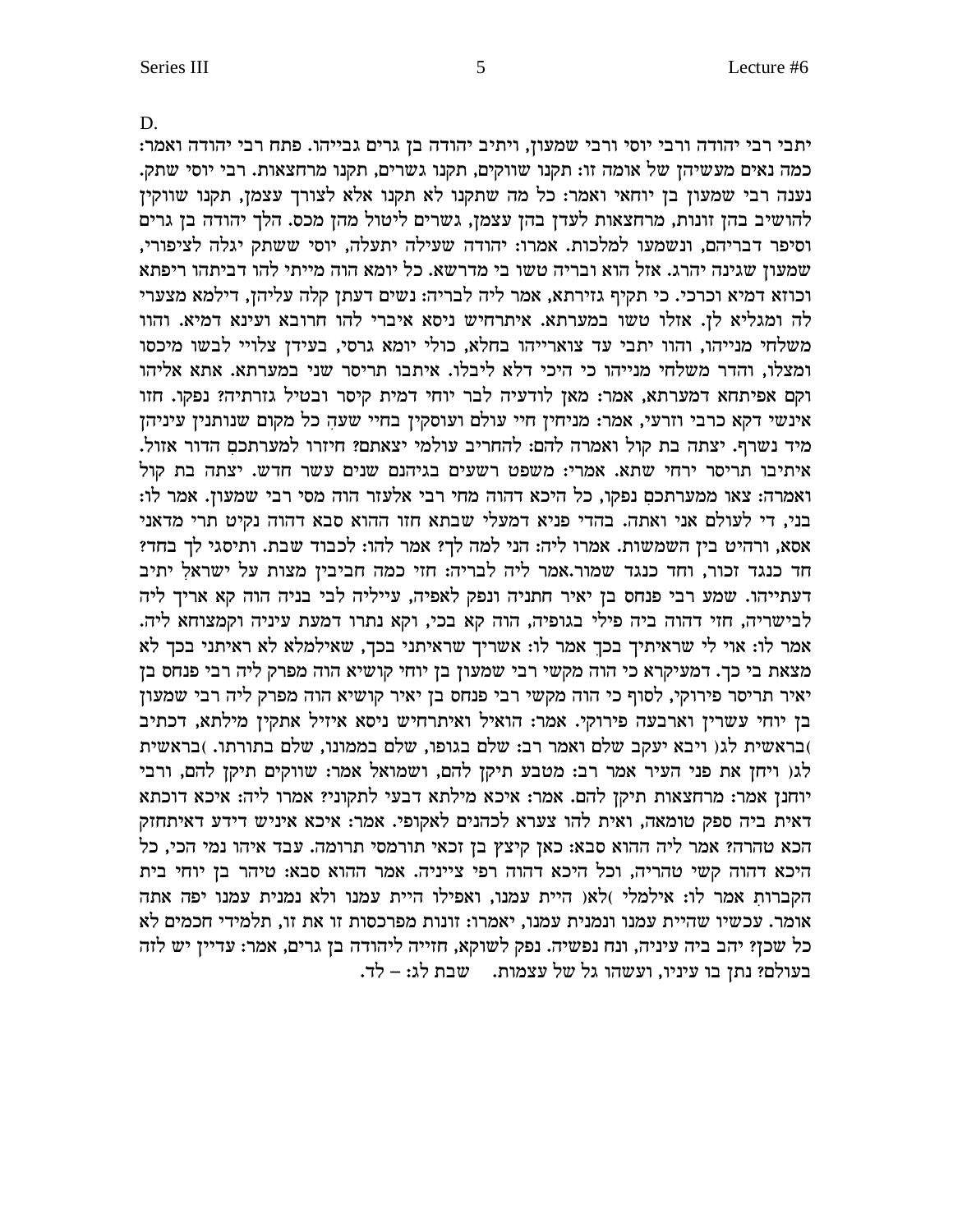Rabbi Yehudah, Rabbi Yosei, and *Rabbi Shimon* were sitting, and Yehudah, a son of proselytes, was sitting near them. Rabbi Yehudah commenced [the discussion] by observing, 'How fine are the works of this people! They have made streets, they have built bridges, they have erected baths.' Rabbi Yosei was silent. Rabbi Shimon ben Yochai answered and said, 'All that they made they made for themselves; they built market-places, to set harlots in them; baths, to rejuvenate themselves; bridges, to levy tolls for them.' Now, Yehudah the son of proselytes went and related their talk, which reached the government. They decreed: Yehudah, who exalted [us], shall be exalted, Yosei, who was silent, shall be exiled to Sepphoris; Shimon, who censured, let him be executed.

He and his son went and hid themselves in the Bais Hamidrash,[and] his wife brought him bread and a mug of water and they dined. [But] when the decree became more severe he said to his son, 'Women are of unstable temperament: she may be put to the torture and expose us.' So they went and hid in a cave. A miracle occurred and a carob-tree and a water well were created for them. They would strip their garments and sit up to their necks in sand. The whole day they studied; when it was time for prayers they robed, covered themselves, prayed, and then put off their garments again, so that they should not wear out. Thus they dwelt twelve years in the cave. Then Eliyahu came and stood at the entrance to the cave and exclaimed, Who will inform the son of Yochai that the emperor is dead and his decree annulled? So they emerged. Seeing a man ploughing and sowing, they exclaimed, 'They forsake life eternal and engage in life temporal!' Whatever they cast their eyes upon was immediately burnt up. Thereupon a Heavenly Echo came forth and cried out, 'Have ye emerged to destroy My world: Return to your cave!' So they returned and dwelt there twelve months, saying, 'The punishment of the wicked in Gehenna is [limited to] twelve months.' A Heavenly Echo then came forth and said, 'Go forth from your cave!' Thus they issued: wherever R. Eleazar wounded, Rabbi Shimon healed. Said he to him, 'My son! You and I are sufficient for the world.' On the eve of the Sabbath before sunset they saw an old man holding two bundles of myrtle and running at twilight. 'What are these for?' they asked him. 'They are in honour of the Sabbath,' he replied. 'But one should suffice you'? One is for 'Remember-' and one for 'Observe.' Said he to his son, 'See how precious are the commandments to Israel.' Thereat their minds were tranquilized. Rabbi Phinchas ben Ya'ir his son-in-law heard [thereof] and went out to meet him. He took him into the baths and massaged his flesh. Seeing the clefts in his body he wept and the tears streamed from his eyes. 'Woe to me that I see you in such a state!' he cried out. 'Happy are you that you see me thus,' he retorted, 'for if you did not see me in such a state you would not find me thus [learned].' For originally, when Rabbi Shimon ben Yochai raised a difficulty, Rabbi Phinchas ben Ya'ir would give him thirteen answers, whereas subsequently when Rabbi Phinchas ben Ya'ir raised a difficulty, Rabbi Shimon ben Yochai would give him twenty-four answers.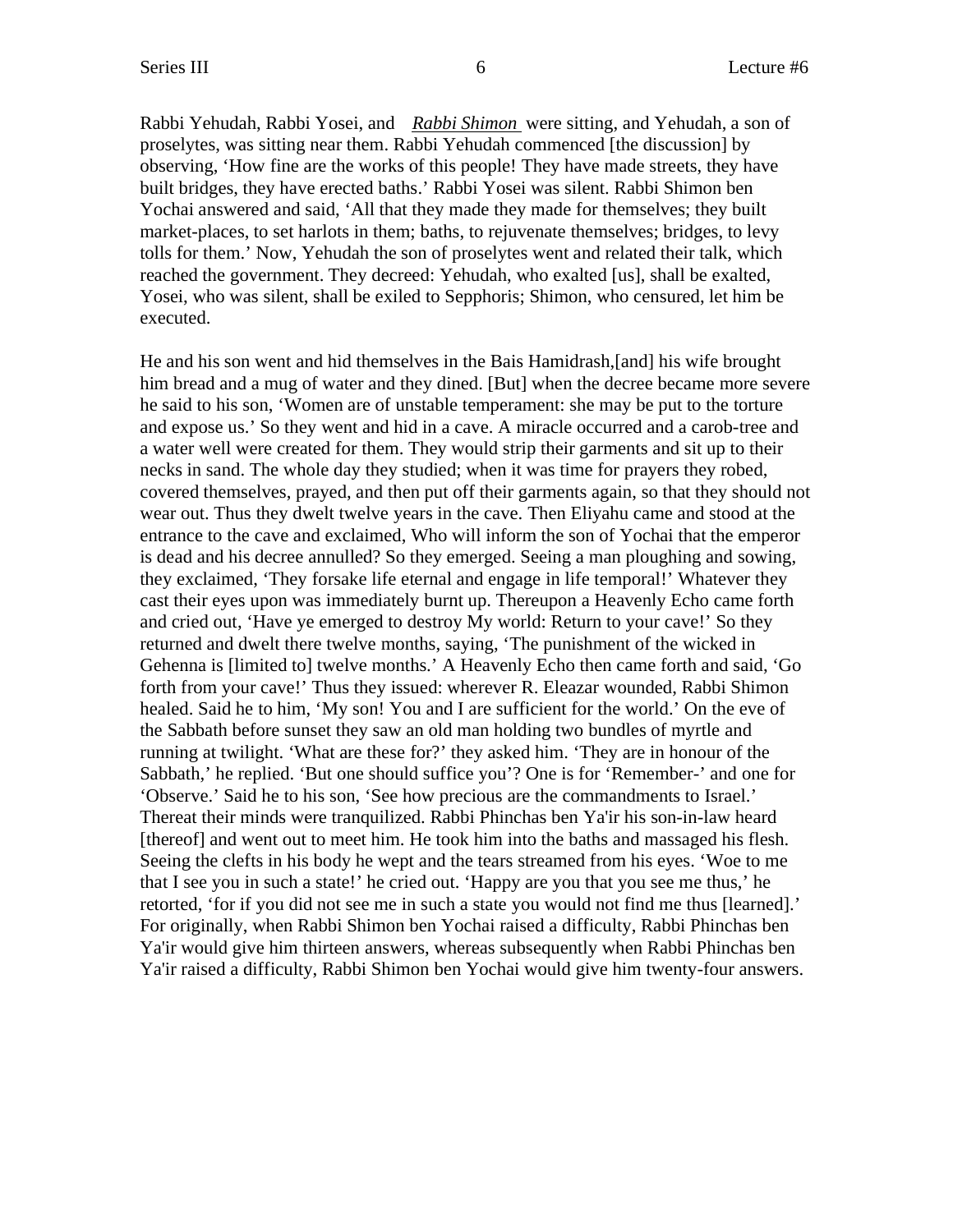Since a miracle has occurred, said he, let me go and amend something, for it is written, and Jacob came whole [to the city of Shechem], which Rav interpreted. Bodily whole [sound], financially whole, and whole in his learning. And he was gracious to the city., Rav said: He instituted coinage for them. Shmuel said: He instituted markets for them; R. Yochanan said: He instituted baths for them. Is there anything that requires amending? he asked. There is a place of doubtful uncleanness, he was informed, and priests have the trouble of going round it. Said he: Does any man know that there was a presumption of cleanness here? A certain old man replied: Here [R. Yochanan] b. Zakkai cut down lupines of terumah. So he did likewise. Wherever it (the ground] was hard he declared it clean, while wherever it was loose he, marked it out. Said that certain old man: The son of Yochai has purified a cemetery! Said he: Had you not been with us, even if you have been with us but did not vote, you might have said well. But now that you were with us and voted with us, It will be said, [Even] whores paint one another; how much more so scholars! He cast his eye upon him, and he died. Then he went out into the street and saw Yehudah, the son of proselytes: 'That man is still in the world!' he exclaimed. He cast his eyes upon him and he became a heap of bones. **Shabbos 33b-34a**

#### E.

תנו רבנז: כשנכנסו רבותינו לכרם ביבנה היו שם רבי יהודה ורבי יוסי ורבי נחמיה ורבי אליעזר בנו של רבי יוסי הגלילי. ברכות סג:

Our Rabbis have taught: When our teachers entered the vineyard at Yavneh, there were among them Rabbi Yehudah and Rabbi Yosei and Rabbi Nechemiah and Rabbi Eliezer the son of R. Yosei the Galilean. **Berachos 63b**

### F.

רשב״י ור׳ אלעזר בריה הוון טמירין במערתא דפקע תלת עשר שנין בשמדא, והוון אכלין חרובין ותמרים, ולסוף תלת עשר שנין נפק רשב״י ויתיב ליה על פלי דמערתא, חמא חד צייד פריס מצודתיה למצוד צפרין שמע ברת קלא אמר דימוס ואתפשת, שמע זמן תנינות ברת , קלא אמר ספיקלא ואשתזבת, אמר אפילו ציפור מבלעדי שמיא לא יברח כל שכז נפש בר נש ניחות וניתסאי בהדין מוי דמוקד דטבריה, נחתון ואיתסון בהדין מוי דמוקד דטבריה, אמרון צריכין אנו לעשות טובה ונהני להלון בני אתרא, כדרך שעשה אבינו יעקב שנא׳ )בראשית ל״גו ויחז את פני העיר שהיה עושה אטליס ומוכר להם בזול עשה אטליס ומכר בזול, אמר צריכין אנו מדכייא טבריא. קהלת רבה י:ח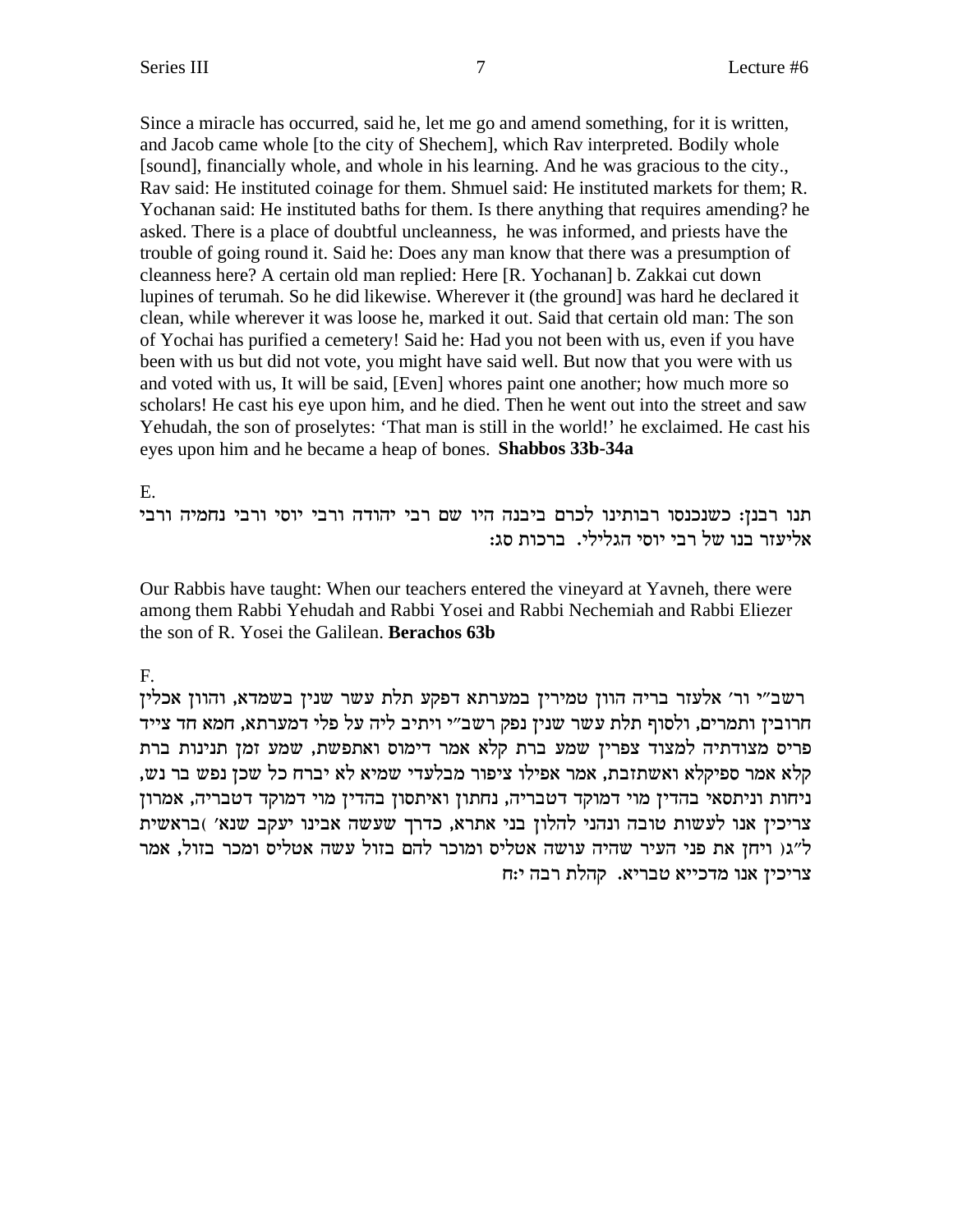Rabbi Shimon bar Yochai and Rabbi Eleazer his son were hiding in a cave for thirteen years because of [Roman] persecution. They [only] ate carobs and dates. At the end of the thirteen years Rabbi Shimon bar Yochai went out and sat at the entrance of the cave [and] saw a trapper of birds who was spreading his net to catch the birds. He then heard a heavenly voice saying, "Compassion", and the bird escaped. Another time he heard the voice saying, "Execution", and the bird was trapped. Rabbi Shimon remarked, "Even a bird cannot be trapped without the decree of heaven. Most certainly then a human being [cannot be put to death]. Let us go down to the warm waters of Tiberius and be healed [from the scabs developed from being covered with the sand of the cave for so many years]." They went and became healed.

They said, "We have to do some favor and benefit the people of this place just like our forefather Jacob as it is stated: And he benefited (literally: encamped) the face (or in front) of the city. (Genesis 33:18) He (Jacob) would make a market and sell goods at a very reasonable price [for the benefit of the] inhabitants. He (Rabbi Shimon) [also] made a market and sold goods at a very reasonable price. He said, "We have to make Tiberius ritually clean." **Midrash Koheles Rabbah 10:8**

#### G.

פעם אחת גזרה המלכות גזרה שלא ישמרו את השבת, ושלא ימולו את בניהם, ושיבעלו את נדות. הלך רבי ראובז בז איסטרובלי וסיפר קומי, והלך וישב עמהם, אמר להם: מי שיש לו ,<br>אויב יעני או יעשיר? אמרו לו: עני, אמר להם: אם כן, לא יעשו מלאכה בשבת כדי שיענו אמרו: טבית אמר, ליבטל, ובטלוה. חזר ואמר להם: מי שיש לו אויב יכחיש או יבריא? אמרו , לו: יכחיש, אמר להם: אם כן, ימולו בניהם לשמונה ימים ויכחישו, אמרו: טבית אמר ובטלוה. חזר ואמר להם: מי שיש לו אויב ירבה או יתמעט? אמרו לו: יתמעט, אם כן ־ לא יבעלו נדות, אמרו: טבית אמר, ובטלוה. הכירו בו שהוא יהודי החזירום. אמרו: מי ילך ויבטל הגזרות ילך ר' שמעון בן יוחאי שהוא מלומד בנסים, ואחריו מי ילך ־ ר"א בר ר' יוסי. אמר להם רבי יוסי: ואילו היה אבא חלפתא קיים, יכולין אתם לומר לו תן בנך להריגה? אמר להם ר' שמעון: אילו היה יוחאי אבא קיים, יכולין אתם לומר לו תן בנך להריגה? אמר להו רבי יוסי: אנא אזלין דלמא עניש ליה ר' שמעון דקא מסתפינא. קביל עליה דלא ליענשיה, אפילו הכי ענשיה. כשהיו מהלכין בדרך נשאלה שאלה זו בפניהם: מנין לדם השרץ שהוא טמא? : עקם פיו ר' אלעזר בר רבי יוסי ואמר: )ויקרא י"א( וזה לכם הטמא. אמר ליה ר' שמעון מעקימת שפתיך אתה ניכר שתלמיד חכם אתה, אל יחזור הבן אצל אביו יצא לקראתו בן תמליון: רצונכם אבוא עמכם? בכה ר' שמעון ואמר: מה שפחה של בית אבא ־ נזדמן לה מלאך שלש פעמים. ואני לא פעם אחת יבא הנס מכל מקום. קדים הוא, על בברתיה דקיסר, כי מטא התם, אמר: בן תמליון צא בן תמליון צא וכיון דקרו ליה ־ נפק אזל. אמר להון: שאילו כל מה דאית לכון למישאל ועיילינהו לגנזיה, לשקול כל דבעו. אשכחו ההוא איגרא, שקלוה וקרעוה, והיינו דאמר רבי אלעזר בר רבי יוסי: אני ראיתיה בעיר ]רומי[, והוו עליה כמה טיפי ..דמים מעילה יז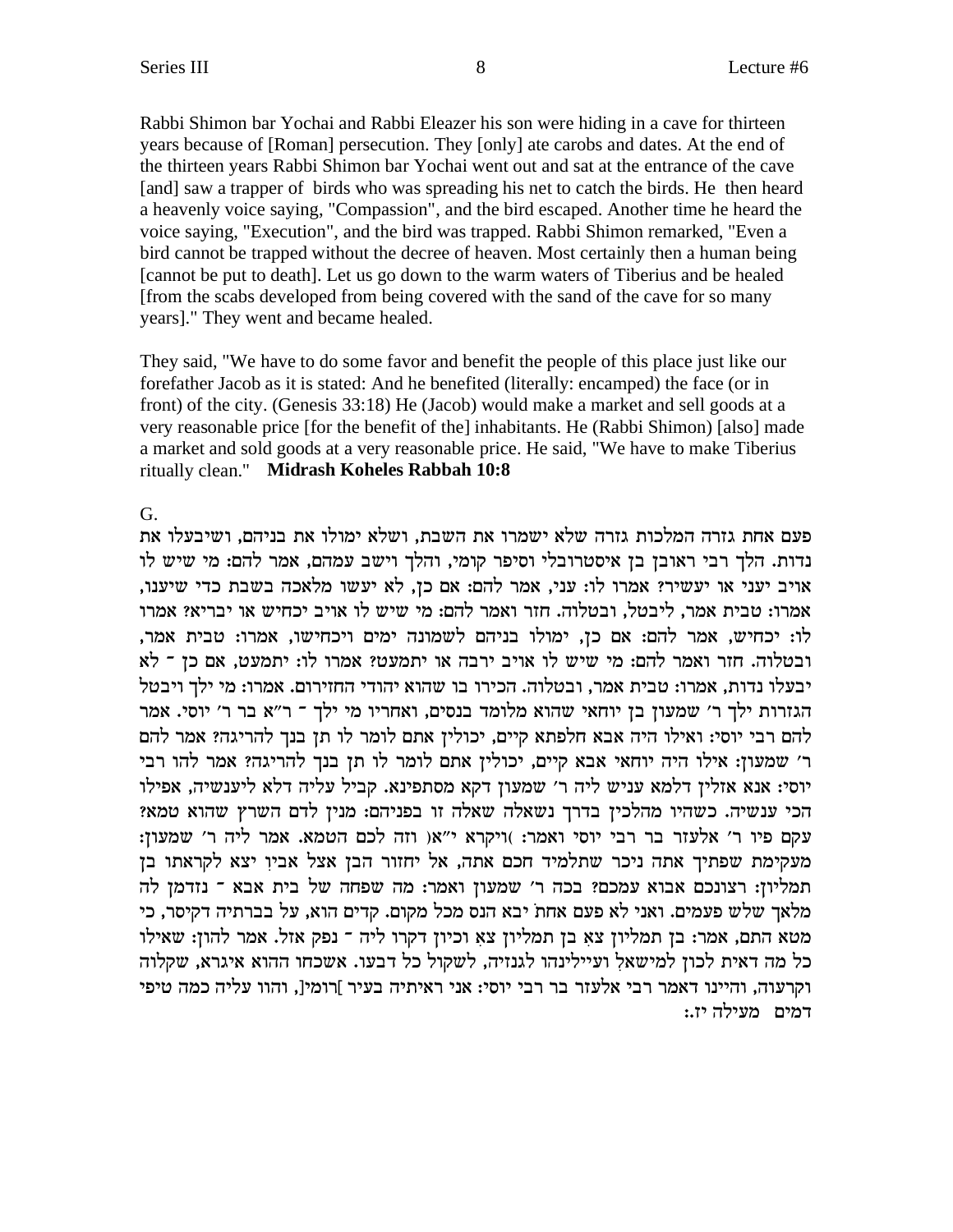The Government had once issued a decree that [Jews] might not keep the Sabbath, circumcise their children, and that they should have intercourse with menstruant women. Thereupon Rabbi Reuven son of Istroboli cut his hair in the Roman fashion, and went and sat among them. He said to them: If a man has an enemy, what does he wish him, to be poor or rich? They said: That he be poor. He said to them: If so, let them do no work on the Sabbath so that they grow poor. They said: 'He speaketh rightly', let this decree be annulled. It was indeed annulled. Then he continued: If one has an enemy, what does he wish him, to be weak or healthy? They answered: Weak. He said to them: Then let their children be circumcised at the age of eight days and they will be weak. They said: 'He speaketh rightly', and it was annulled. Finally he said to them: If one has an enemy, what does he wish him, to multiply or to decrease? They said to him: That he decreases. If so, let them have no intercourse with menstruant women. They said: 'He speaketh rightly', and it was annulled. Later they came to know that he was a Jew, and [the decrees] were re-instituted.

[The Jews] then conferred as to who should go [to Rome] to work for the annulment of the decrees. Let Rabbi Shimon ben Yochai go for he is experienced in miracles. And who should accompany him? — Rabbi Eleazar son of R. Yosei. Said Rabbi Yosei to them: And were my father Halafta still alive, would you have said to him to give his son for slaughter? Answered Rabbi Shimon: Were Yochai my father still alive, would you have said to him to give his son for slaughter? Said Rabbi Yosei to them: I shall accompany him, for I fear R. Shimon may punish him. He [Rabbi Shimon] undertook thereupon not to inflict any punishment on him. Notwithstanding this, he did punish him, for when they were proceeding on the way the following question was raised in their presence: Wherefrom do we know that the blood of a reptile is unclean? R. Eleazar son of Rabbi Yosei curved his mouth and said: It is written: And these are they that are unclean. Said Rabbi Shimon to him: From the undertone of thy utterance one can see that thou art a scholar, yet the son shall not return to the father. Then Ben Temalion came to meet them. [He said]: Is it your wish that I accompany you? Thereupon Rabbi Shimon wept and said: The handmaid of my ancestor's house was found worthy of meeting an angel thrice, and I not even to meet him once. However, let the miracle be performed, no matter how. Thereupon he advanced and entered into the Emperor's daughter. When [Rabbi Shimon] arrived there, he called out: 'Ben Temalion leave her, Ben Temalion leave her',and as he proclaimed this he left her. He said to them: Request whatever you desire. They were led into the treasure house to take whatever they chose. They found that bill, took it and tore it to pieces. It was with reference to this visit that R. Eleazar son of Rabbi Yosei related: 'I saw it in the city of Rome and there were on it several drops of blood'. **Meilla 17a-b**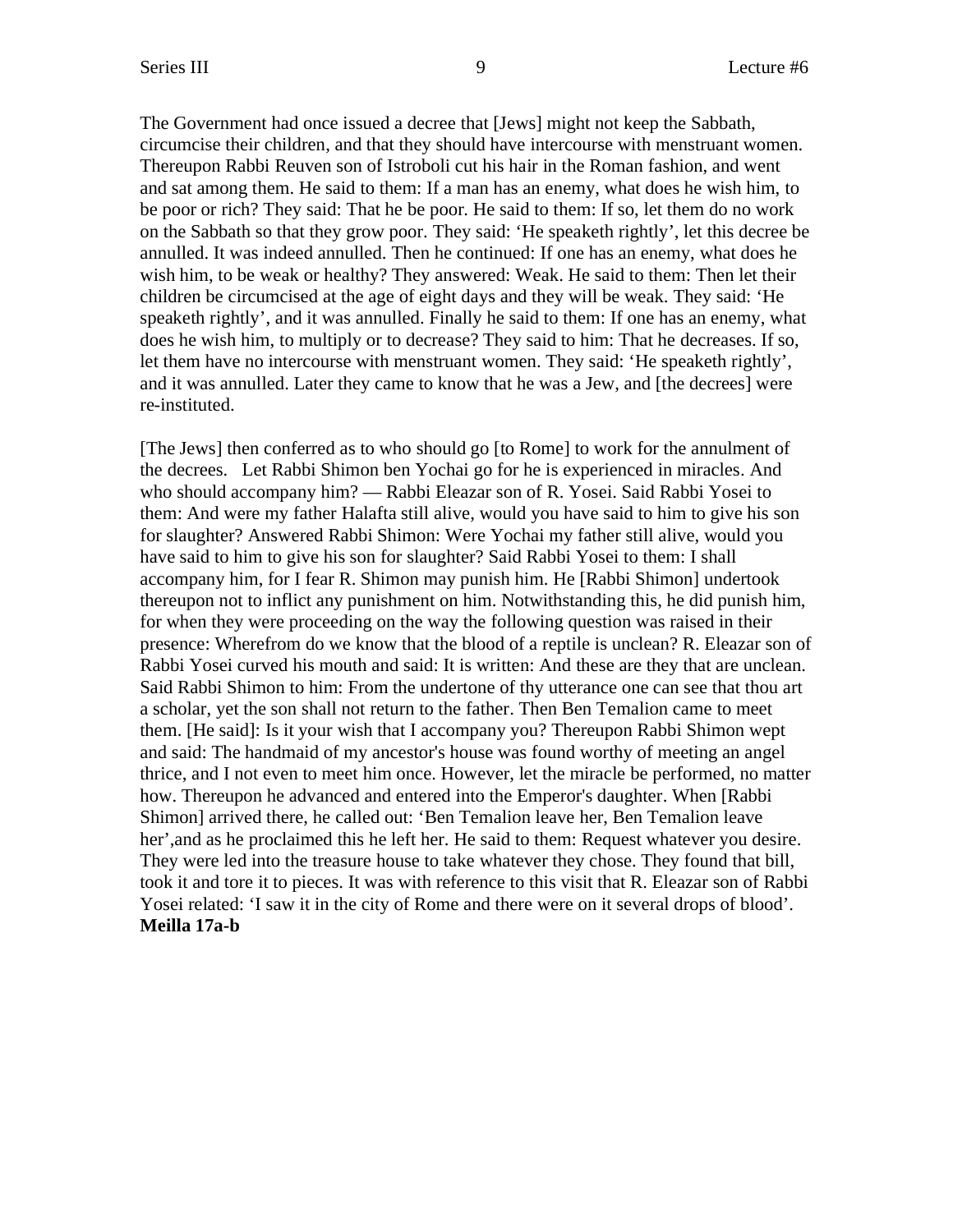#### III. Source of Inspiration

#### A. Dedication to Torah

תנו רבנן: ואספת דגנך, מה תלמוד לומר לפי שנאמר: (יהושע א׳) לא ימוש ספר התורה הזה מפיך, יכול דברים ככתבן? תלמוד לומר: ואספת דגנך הנהג בהן מנהג דרך ארץ, דברי רבי ישמעאל רבי שמעון בן יוחי אומר: אפשר אדם חורש בשעת חרישה, וזורע בשעת זריעה, וקוצר בשעת קצירה, ודש בשעת דישה, וזורה בשעת הרוח, תורה מה תהא עליה? אלא: (מ' בזמן הישראל עושין רצונו של מקום מלאכתן נעשית על ידי אחרים, שנאמר: וישעיהו ס"א ועמדו זרים ורעו צאנכם וגו'. ובזמן שאין ישראל עושין רצונו של מקום מלאכתן נעשית על ידי עצמן, שנאמר: (דברים י"א) ואספת דגנך ולא עוד, אלא שמלאכת אחרים נעשית על ידן,  $\alpha$ ועלתה ועבדת המדי הרבה מצרי: הרבה שעש הבני השמעאל העלתה : $\alpha$ בידן, כרבי שמעון בן יוחי ולא עלתה בידן. אמר להו רבא לרבנן: במטותא מינייכו, ביומי ניסז וביומי תשרי לא תתחזו קמאי, כי היכי דלא תטרדו במזונייכו כולא שתא. ברכות לה:

Our Rabbis taught: And thou shalt gather in thy corn. What is to be learnt from these words? Since it says: This book of the law shall not depart out of thy mouth, I might think that this injunction is to be taken literally. Therefore it says, 'And thou shalt gather in thy corn', which implies that you are to combine the study of them with a worldly occupation. This is the view of R. Yishmael. R. Shimon bar Yochai says: Is that possible? If a man ploughs in the ploughing season, and sows in the sowing season, and reaps in the reaping season, and threshes in the threshing season, and winnows in the season of wind, what is to become of the Torah? No; but when Israel perform the will of the Omnipresent, their work is performed by others, as it says: And strangers shall stand and feed your flocks. etc., and when Israel do not perform the will of the Omnipresent their work is carried out by themselves, as it says: And thou shalt gather in thy corn. Nor is this all, but the work of others also is done by them, as it says: And thou shalt serve thine enemy etc. Said Abaye: Many have followed the advice of Ishmael, and it has worked well; others have followed R. Shimon bar Yochai and it has not been successful. Rava said to the Rabbis: I would ask you not to appear before me during Nisan and Tishri so that you may not be anxious about your food supply during the rest of the year. **Berachos 35b**

### B. The Value of Torah Study

אמר רבי יוחנן משום ר"ש בן יוחי: אפי' לא קרא אדם אלא קרית שמע שחרית וערבית קיים .<br>לא ימוש, ודבר זה אסור לאומרו בפני עמי הארץ. ורבא אמר: מצוה לאומרו בפני עמי הארץ מנחות צט:

R. Yochanan said in the name of Rabbi Shimon ben Yochai: Even though a man but reads the Shema morning and evening, he has thereby fulfilled the precept of '[This book of the law] shall not depart'. It is forbidden, however, to say this in the presence of 'amme ha-aretz'. But Rava said: It is a meritorious act to say it in the presence of 'amme ha-aretz'. **Menachos 99b**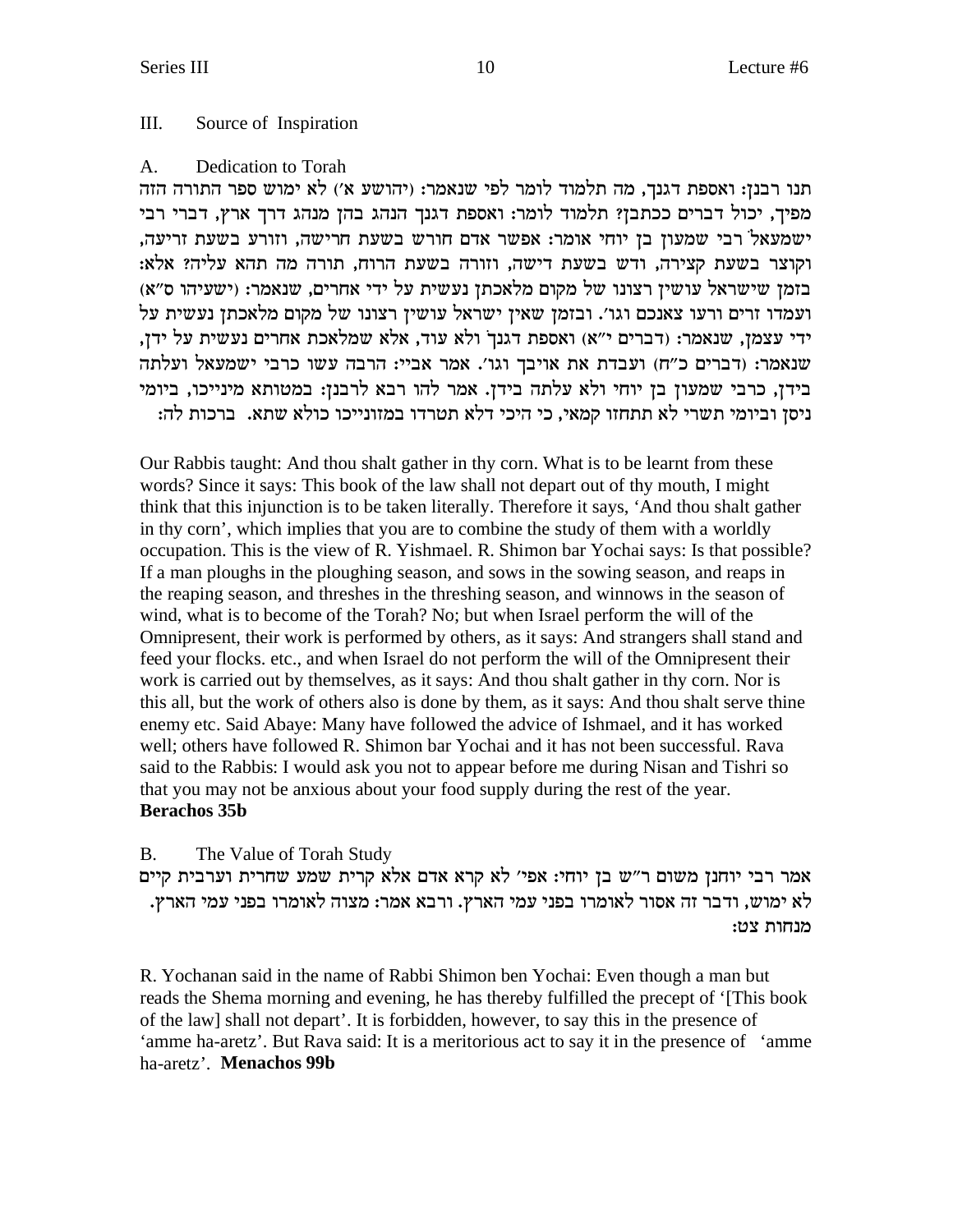## C. Trust in Hashem

. שאלו תלמידיו את רבי שמעון בן יוחי: מפני מה לא ירד להם לישראל מן פעם אחת בשנה אמר להם: אמשול לכם משל: למה הדבר דומה <sup>-</sup> למלך בשר ודם שיש לו בן אחד. פסק לו מזונותיו פעם אחת בשנה, ולא היה מקביל פני אביו אלא פעם אחת בשנה. עמד ופסק מזונותיו בכל יום, והיה מקביל פני אביו כל יום. אף ישראל, מי שיש לו ארבעה וחמשה בנים היה דואג ואומר: שמא לא ירד מן למחר ונמצאו כולן מתים ברעב, נמצאו כולן מכוונים את לבם לאביהן שבשמים. דבר אחר: שהיו אוכלין אותו כשהוא חם, דבר אחר: מפני משאוי הדרך. יומא עו.

R. Shimon ben Yochai was asked by his disciples: Why did not the manna come down unto Israel once annually? He replied: I shall give a parable: This thing may be compared to a king of flesh and blood who had one son, whom he provided with maintenance once a year, so that he would visit his father once a year only. Thereupon he provided for his maintenance every day, so that he called on him every day. The same with Israel. One who had four or five children would worry, saying: Perhaps no manna will come down to-morrow, and all will die of hunger. Thus they were found to turn their attention to their Father in Heaven. Another interpretation: Because they ate it while it was yet warm. Another interpretation: Because of the burden of the way. **Yoma 76a**

D. Faith in the Future World

מעשה בתלמיד אחד של ר"ש בן יוחאי שיצא חוצה לארץ ובא עשיר והיו התלמידים רואין אותו ומקנאין בו והיו מבקשים הן לצאת לחוצה לארץ וידע ר"ש והוציאן לבקעה אחת של פני מדון ונתפלל ואמר בקעה בקעה מלאי דינרי זהב התחילה מושכת דינרי זהב לפניהן, אמר להם אם זהב אתם מבקשים הרי זהב טלו לכם אלא היו יודעין כל מי שהוא נוטל עכשיו חלקו של עוה"ב הוא נוטל שאין מתן שכר התורה אלא לעוה"ב הוי ותשחק ליום אחרון. שמות רבה נב:ג

There was an incident with one of the disciples of Rabbi Shimon ben Yochai who left Eretz Yisrael and returned a wealthy man. His [other] disciples saw him [and his good fortune] and were envious of him and they also wanted to leave Eretz Yisrael. He became aware of the situation and [proceeded to] take them to a plain facing Modin. He prayed [there] and said, "Plain, plain, become full of gold dinarii." Thereupon (from the plain) it began to flow gold dinarii. He said to them, "If it is gold that you desire, behold the gold! Take it for yourselves. But you should be aware that anyone who takes, is taking their portion in the World to Come! For the real reward for Torah is the the World to Come." This is what is meant by the verse, "And she will rejoice at a later day." (Mishlei 31:25) **Midrash Shemos Rabbah 52:3**

E. Fear of Hashem

אמר רבי חנינא משום רבי שמעון בן יוחי: אין לו להקדוש ברוך הוא בבית גנזיו אלא אוצר : של יראת שמים, שנאמר: )ישעיהו ל"גו יראת ה' היא אוצרו. ברכות לג

R. Chanina said in the name of R. Shimon bar Yochai: The Holy One, blessed be He, has in His treasury nought except a store of the fear of heaven, as it says: The fear of the Lord is His treasure. (Isaiah 33) **Berachos 33b**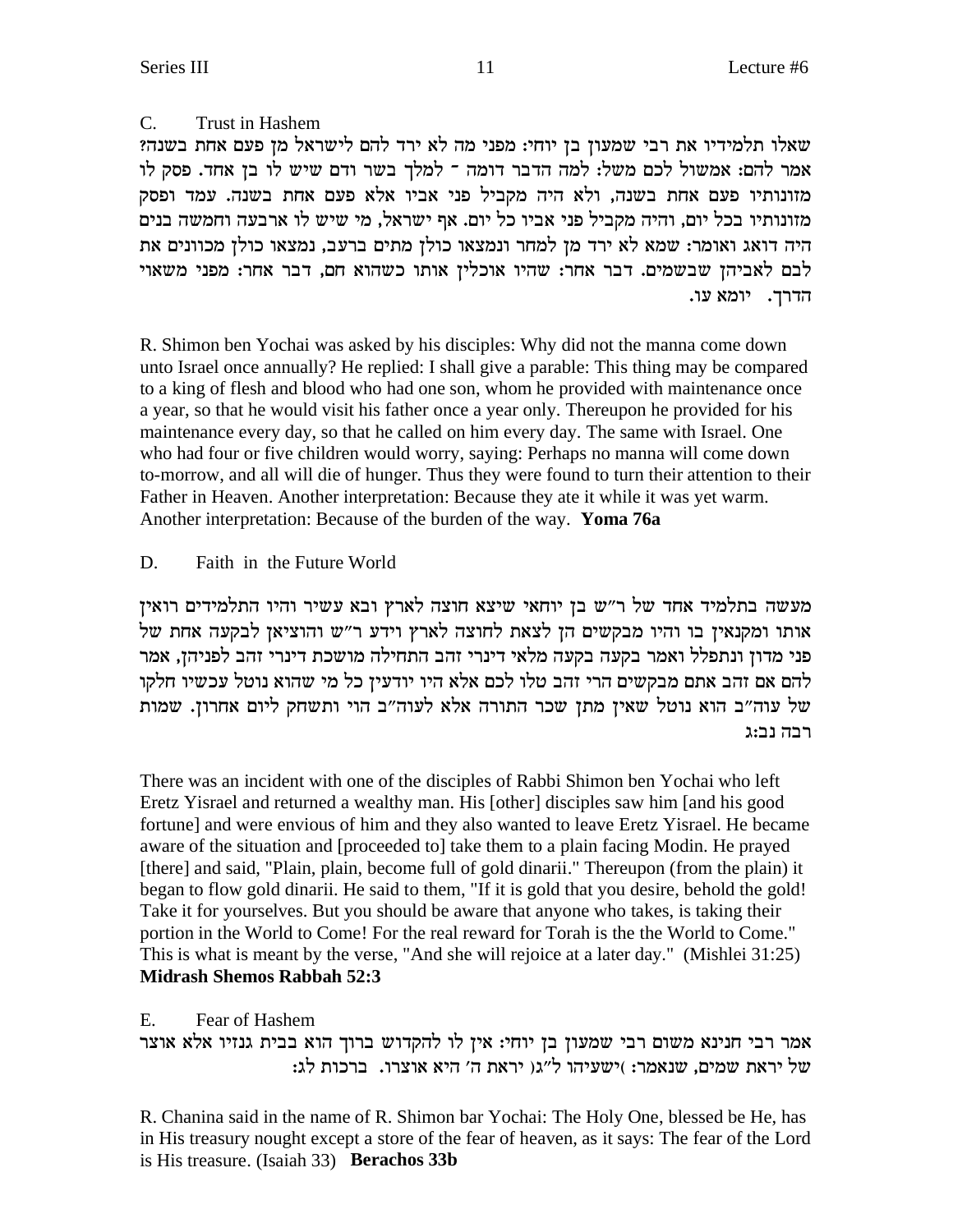#### F. Never Fear People

:אמר רבי יוחנן משום רבי שמעון בן יוחי: מותר להתגרות ברשעים בעולם הזה, שנאמר :<br/>משלי כ"חו עזבי תורה יהללו רשע ושמרי תורה ומגרו משלי כ"חו

R. Yochanan further said in the name of R. Shimon bar Yochai: It is permitted to contend with the wicked in this world. For it is said: They that forsake the law praise the wicked, but such as keep the law contend with them. **Berachos 7b**

G. Hashem's Love of the Jewish People

. תניא, רבי שמעון בן יוחי אומר: בוא וראה כמה חביבין ישראל לפני הקדוש ברוך הוא שבכל מקום שגלו שכינה עמהן. גלו למצרים שכינה עמהן, שנאמר: )שמואל א' בן הנגלה (נגליתי לבית אביך בהיותם במצרים וגו', גלו לבבל שכינה עמהן, שנאמר: (ישעיהו מ"ג) למענכם שלחתי בבלה. ואף כשהן עתידין ליגאל שכינה עמהן, שנאמר: (דברים ל') ושב ד' א-להיך את שבותך, והשיב לא נאמר אלא ושב, מלמד שהקדוש ברוך הוא שב עמהן מבין .הגליות. מגילה כט

It has been taught: R. Shimon bar Yochai said: Come and see how beloved are Israel in the sight of God, in that to every place to which they were exiled the Shechinah went with them. They were exiled to Egypt and the Shechinah was with them, as it says: Did I reveal myself unto the house of thy father when they were in Egypt. (Samuel I 2:27) They were exiled to Babylon, and the Shechinah was with them, as it says: For your sake I was sent to Babylon. (Isaiah 43:14) And when they will be redeemed in the future, the Shechinah will be with them, as it says: Then the Lord thy God will return [with] thy captivity. (Deuteronomy 30:3) It does not say here ve-heshiv [and he shall bring back] but ve-shav [and he shall return]. This teaches us that the Holy One, blessed be He, will return with them from the places of exile. **Megilla 29a**

H. Human Dignity

אמר רבי יוחנן משום רבי שמעון בן יוחי: נוח לו לאדם שיפיל עצמו לתוך כבשן האש ואל : לבין פני חברו ברבים. מנלן מתמר, שנאמר: )בראשית ל"ח<br/>( $\pi$ מגי האברו לכוח סוג:

R. Yochanan said it in the name of R. Shimon bar Yochai: It is better for a man that he should cast himself into a fiery furnace rather than that he should put his fellow to shame in public. Whence do we know this? From Tamar, of whom it says: When she was brought forth etc. **Berachos 43b**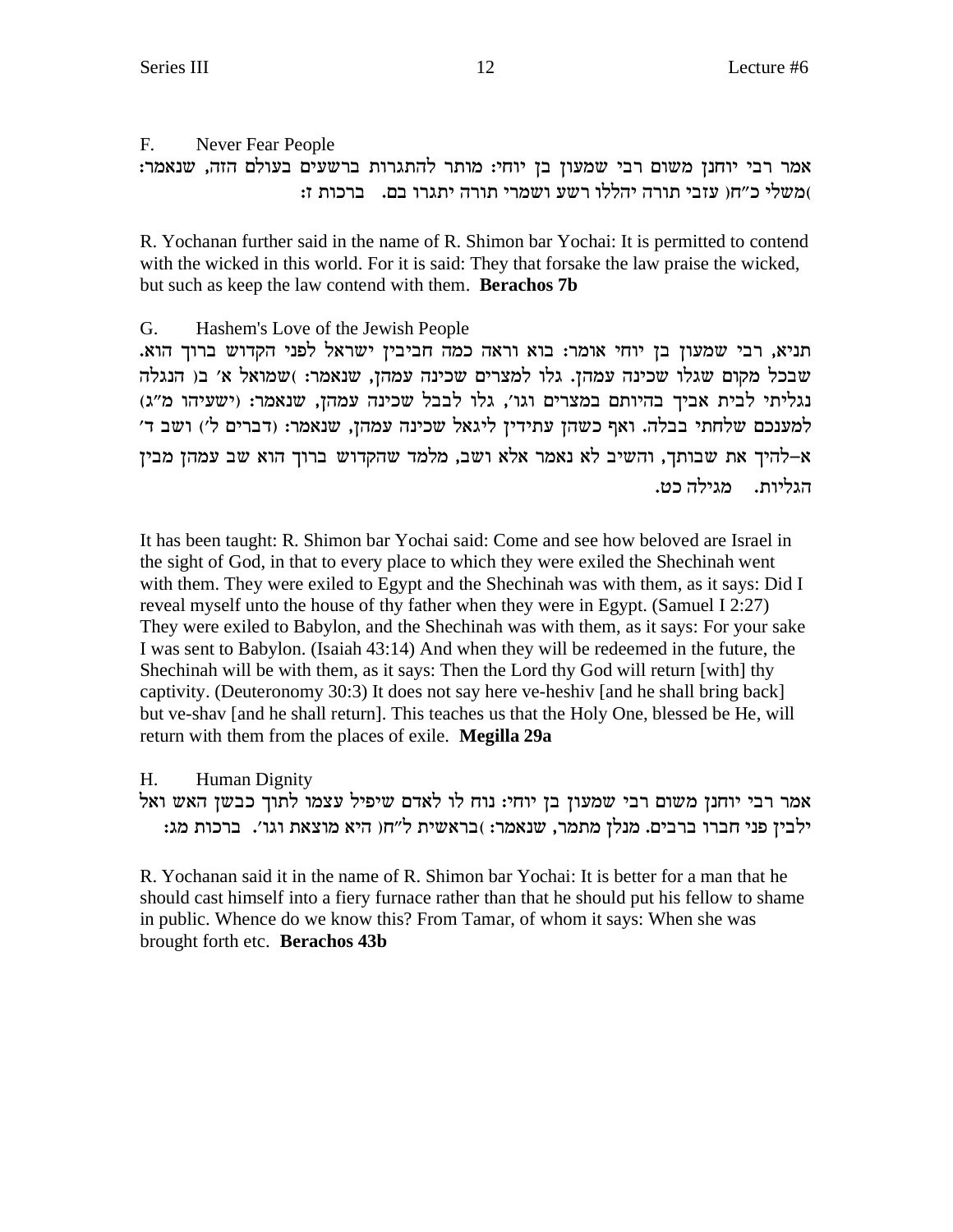I.

אמר רבי יוחנן משום רבי שמעון בן יוחאי: גדול אונאת דברים מאונאת ממון, שזה נאמר בו :ויקרא כהו ויראת מאלקיך וזה לא נאמר בו ויראת מאלקיך. בבא מציעא נח

Rabbi Yochanan said on the authority of R. Shimon bar Yochai: Verbal hurt is more heinous than monetary wrong, because of the first it is written, 'And thou shalt fear thy G-d,' but not of the second. **Bava Metzia 58b**

J. Arrogance א״ר יוחנן משום ר״ש בן יוחי: כל אדם שיש בו גסות הרוח כאילו עובד עבודת כוכבים, כתי׳ הכא: (משלי טז) תועבת ה' כל גבה לב, וכתיב התם: (דברים ז) ולא תביא תועבה אל ביתך. :סוטה ד

R. Yochanan said in the name of R. Shimon bar Yochai: Every man in whom is haughtiness of spirit is as though he worships idols; it is written here, 'Every one that is proud in heart is an abomination to the Lord,' and it is written elsewhere, 'Thou shalt not bring an abomination into thine house.'**Sotah 4b**

IV. Rabbi Shimon the Mystic

ואמר חזקיה אמר רבי ירמיה משום רבי שמעון בן יוחי: יכול אני לפטור את כל העולם כולו ,מן הדין מיום שנבראתי עד עתה, ואילמלי אליעזר בני עמי מיום שנברא העולם ועד עכשיו .<br>ואילמלי יותם בן עוזיהו עמנו מיום שנברא העולם עד סופו

ואמר חזקיה אמר רבי ירמיה משום רבי שמעון בן יוחי: יכול אני לפטור את כל העולם כולו מן הדין מיום שנבראתי עד עתה, ואילמלי אליעזר בני עמי <sup>–</sup> מיום שנברא העולם ועד עכשיו, ואילמלי יותם בן עוזיהו עמנו מיום שנברא העולם עד סופו. ואמר חזקיה אמר רבי ירמיה משום רבי שמעון בן יוחי: ראיתי בני עלייה והן מועטין, אם אלף הן ־ אני ובני מהן, : אם מאה הם אני ובני מהן, אם שנים הן ־ אני ובני הן. ומי זוטרי כולי האי? והא אמר רבא תמני סרי אלפי דרא הוה דקמיה קודשא בריך הוא, שנאמר )יחזקאל מח( סביב שמונה עשר .<br>אלף לא קשיא: הא דמסתכלי באספקלריא המאירה, הא דלא מסתכלי באספקלריא המאירה ודמסתכלי באספקלריא המאירה מי זוטרי כולי האי? והא אמר אביי: לא פחות עלמא מתלתין ושיתא צדיקי דמקבלי אפי שכינה בכל יום, שנאמר (ישעיהו ל) אשרי כל חוכי לו ל"ו : בגימטריא תלתין ושיתא הוו לא קשיא: הא עיילי בבר, הא דעיילי בלא בר. חסוכה מה

Hezekiah further stated in the name of R. Jeremiah who said it in the name of R. Shimon bar Yochai, 'I am able to exempt the whole world from judgment from the day that I was born until now, and were Eliezer, my son, to be with me [we could exempt it] from the day of the creation of the world to the present time, and were Jotham the son of Uzziah with us, [we could exempt it] from the creation of the world to its final end.' Hezekiah